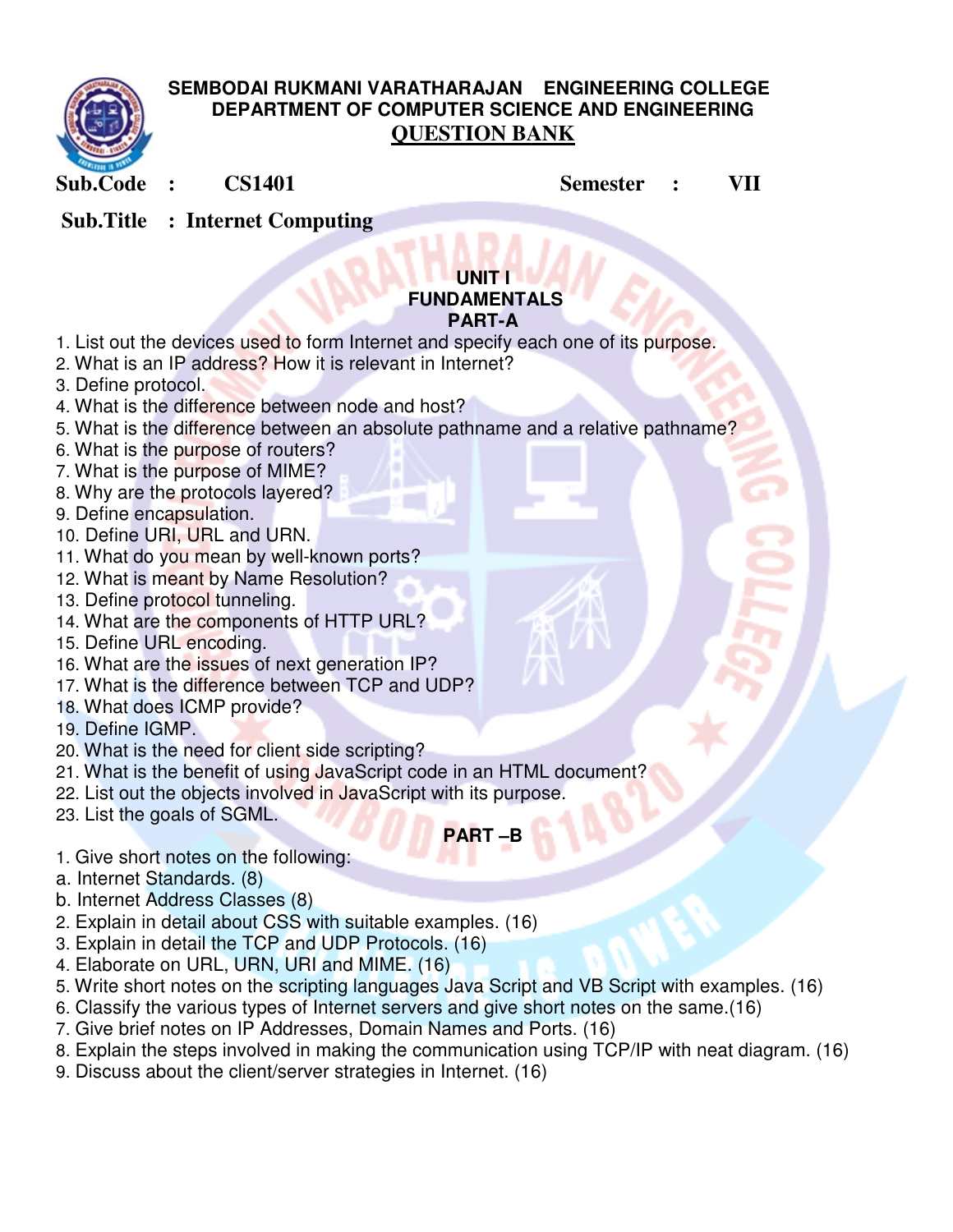### **UNIT II SERVER SIDE PROGRAMMING PART-A**

- 1. What is the role of server?
- 2. What are the necessities of using HTML forms?
- 3. What are the sequences of steps for each HTTP request from a client to the server?
- 4. Define MIME.
- 5. List the predefined MIME content types.
- 6. Define HTML.
- 7. What is meant by loop back address?
- 8. Define CGI -Common Gateway Interface.
- 9. Write a note on Internet Information Server (IIS).
- 10. What are ISAPI (Internet Server API) and NSAPI (Netscape Server API)
- 11. What is API -Application Program Interface?
- 12. What are Servlets?
- 13. What are Applets?
- 14. What do you mean by Server-side?
- 15. What is a protocol?
- 16. What is ActiveX?
- 17. Write a note on ActiveX controls.
- 18. Explain about HTTP Connection.
- 19. What is meant by Stateless Connection?
- 20. Write a note on Environment variables.
- 21. What are STDIN and STDOUT?
- 22. What are the two commonly used Request methods?
- 23. Explain about URL Encoding.
- 24. List the advantages of CGI scripting?
- 25. Explain about Session tracking.
- 26. Define packet switched networks.
- 27. Define socket.
- 28. What are the basic operations of client sockets?
- 29. What are the basic operations of Server socket?
- 30. List all the socket classes in java.
- 31. What is meant by Server Socket?
- 32. What do you mean by DatagramSocket and DatagramPacket?

### **PART-B**

- 1. What are servlets? How can you deploy a simple servlet? Explain with example. (16)
- 2. Give the basic structure of a servlet along with its life cycle. (16)
- 3. How can you use the servlet session tracking API to keep track of visitors as they move around at your site? (16)
- 4. Give the advantages of Servlets over CGI. Describe shortly Servlet Containers (16)
- 5. Explain java networking using Sockets with your own example program. (16)
- 6. Write short notes on Servlet Containers and Exceptions. (16)
- 7. Elaborate on the life cycle of Servlet. (16)
- 8. Give detailed notes on Servlet chaining and communications. (16)
- 9. Give detailed notes on JSP scripting elements. (16)
- 10. Describe three main capabilities for including files and applets into a JSP document. (16)

### **UNIT III**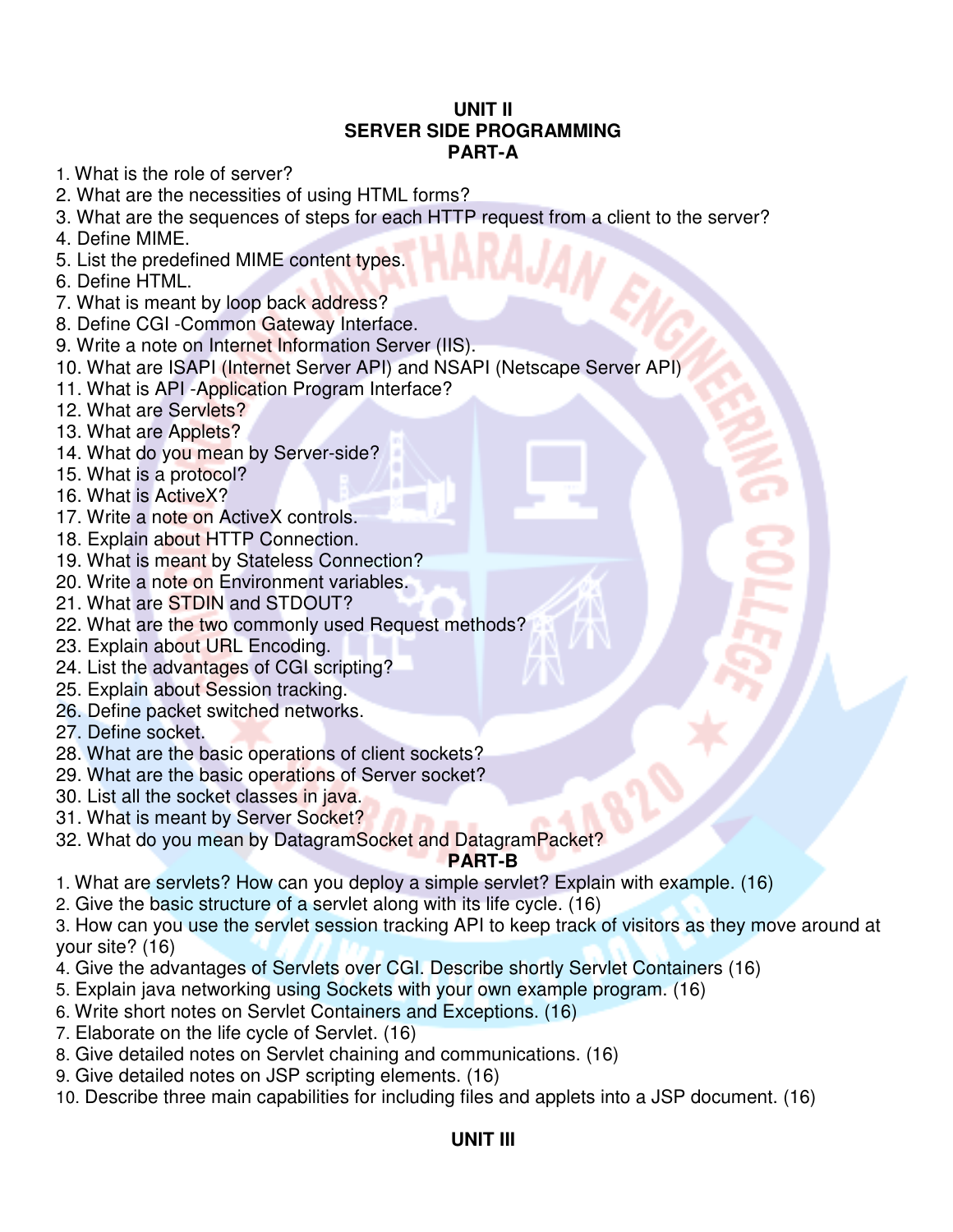### **XML TECHNOLOGY FAMILY PART-A**

1. What are the XML rules for distinguishing between the content of a document and the XML markup element?

2. What is the use of XML?

- 3. What do you mean by DTD in XML?
- 4. What is the use of XML Namespace?
- 5. What are the uses of XML?
- 6. What is the usage of CSS?
- 7. State the commands in cascading style sheet used for grouping of elements.
- 8. Define DHTML Event bubbling.
- 9. What is meant by data bound control? Give example.

## **PART-B**

1. How is XML useful in extending the Enterprise? Elaborate on the XML Technolgy Family. (16)

2. Elaborate on the following presentation technologies: (16)

i. XSL ii. XFORMS iii.XHTML iv. Voice XML

3. Give short notes on the following Trandformation technologies:: i. XSLT ii. XLINK iii. XPATH iv. XQuery (16)

4. Explain DTD and XML Schemas in detail. (16)

5. Write short notes on the following processing technologies:

i. DOM  $(8)$  ii. SAX  $(8)$ 

#### **UNIT IV SOAP PART-A**

- 1. What is SOAP?
- 2. Define scriptlets.
- 3. Define ASP.
- 4. What are the ASP objects?
- 5. What is global.asa file?
- 6. Define response object and list its methods.
- 7. Define JSP.

# **PART-B**

**G148** 

1. Explain in detail SOAP, its overview and its importance. (16)

2. Describe the following technologies that existed before the emergence of SOAP: (16) i. HTTP

- ii. XML-RPC
- 3. Elaborate on XML-RPC. (16)
- 4. Explain the SOAP Protocol, its message structure with a messaging example. (16)
- 5. Elaborate on the SOAP Intermediaries, Actors, Design Patterns and Faults. (16)
- 6. Describe in detail SOAP with Attachments. (16)

## **UNIT V WEB SERVICES PART-A**